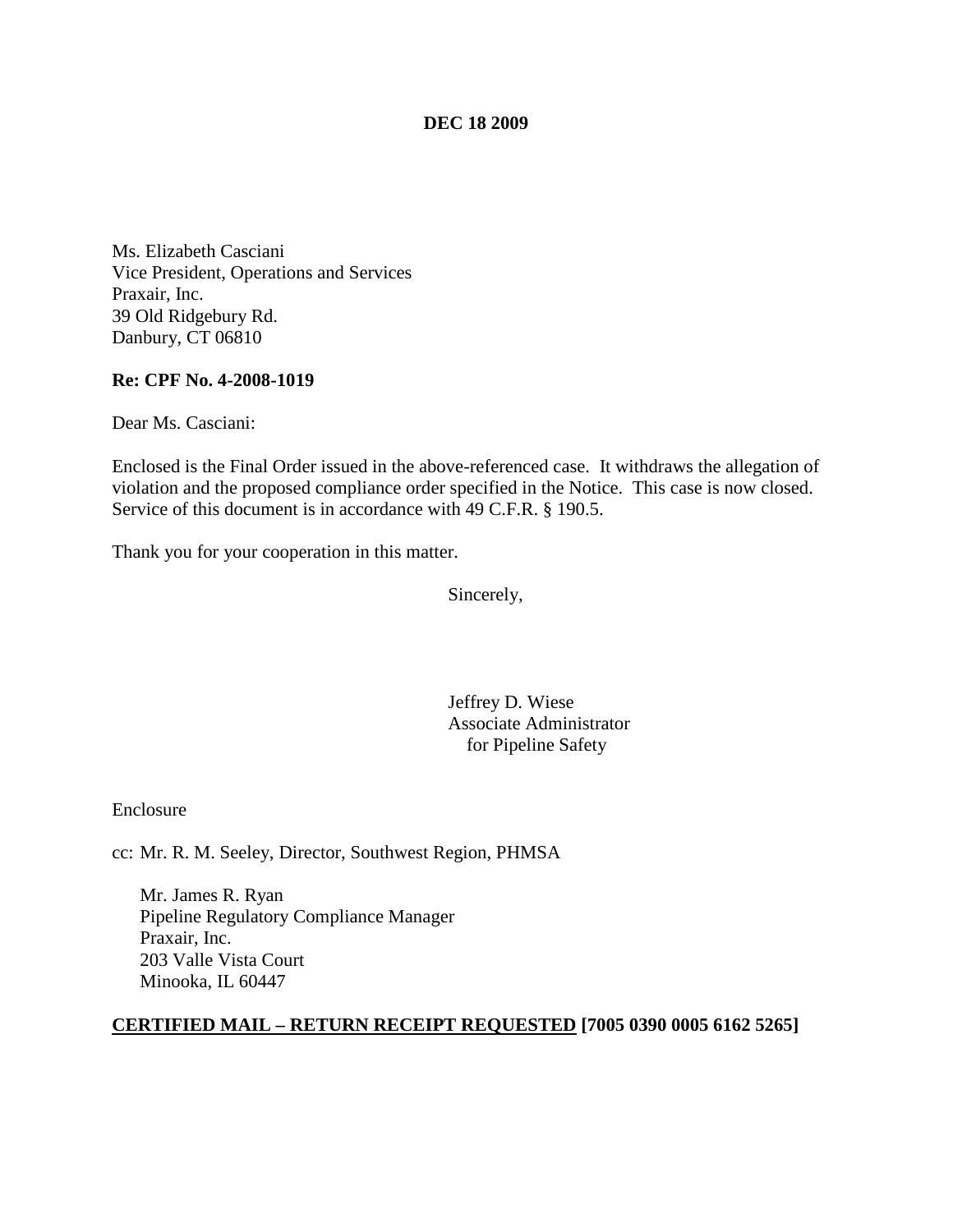# **U.S. DEPARTMENT OF TRANSPORTATION PIPELINE AND HAZARDOUS MATERIALS SAFETY ADMINISTRATION OFFICE OF PIPELINE SAFETY WASHINGTON, D.C. 20590**

**)**

| In the Matter of |  |
|------------------|--|
| Praxair, Inc.,   |  |
| Respondent.      |  |

**\_\_\_\_\_\_\_\_\_\_\_\_\_\_\_\_\_\_\_\_\_\_\_\_\_\_\_\_\_\_\_\_\_\_\_\_)**

**\_\_\_\_\_\_\_\_\_\_\_\_\_\_\_\_\_\_\_\_\_\_\_\_\_\_\_\_\_\_\_\_\_\_\_\_**

**Praxair, Inc., ) CPF No. 4-2008-1019**

## **FINAL ORDER**

On June 16–20, 2008, pursuant to 49 U.S.C. § 60117, a representative of the Pipeline and Hazardous Materials Safety Administration (PHMSA), Office of Pipeline Safety (OPS), conducted an on-site pipeline safety inspection of the facilities and records of Praxair, Inc. (Praxair or Respondent) in Deer Park, Texas. Respondent operates approximately 325 miles of natural gas pipelines, primarily in Texas, including a 232-mile pipeline between Deer Park, Texas, and Lake Charles, Louisiana.

As a result of the inspection, the Director, Southwest Region, OPS (Director), issued to Respondent, by letter dated November 17, 2008, a Notice of Probable Violation and Proposed Compliance Order (Notice). In accordance with 49 C.F.R. § 190.207, the Notice proposed finding that Respondent had committed a violation of 49 C.F.R. Part 192 and proposed ordering Respondent to take certain measures to correct the alleged violation.

Respondent responded to the Notice by letter dated December 16, 2008 (Response). Respondent contested the allegation of violation and the proposed compliance order. Respondent did not request a hearing, and therefore has waived its right to one.

# **WITHDRAWAL OF ALLEGATION**

The Notice alleged that Respondent violated 49 C.F.R. Part 192, as follows:

**Item 1:** The Notice alleged that Respondent violated 49 C.F.R. § 192.481, which states:

#### **§ 192.481 Atmospheric corrosion control: Monitoring.**

(a) Each operator must inspect each pipeline or portion of pipeline that is exposed to the atmosphere for evidence of atmospheric corrosion, as follows: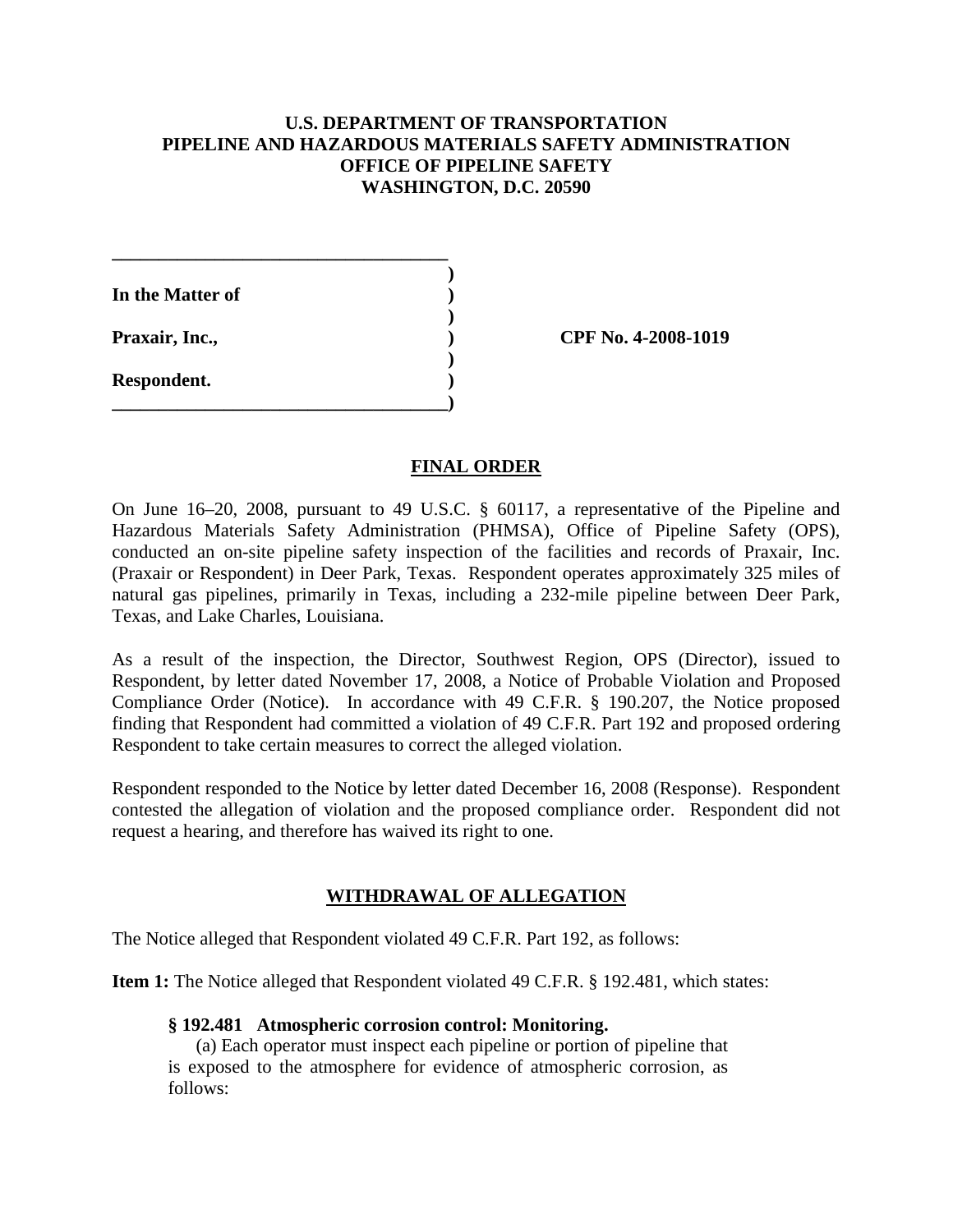| If the pipeline is<br>located: | Then the frequency of inspection is:                                                                  |  |
|--------------------------------|-------------------------------------------------------------------------------------------------------|--|
|                                |                                                                                                       |  |
|                                | Onshore $\dots$ At least once every 3 calendar years, but with                                        |  |
|                                | intervals not exceeding 39 months<br>Offshore    At least once each calendar year, but with intervals |  |
|                                |                                                                                                       |  |
| not exceeding 15 months        |                                                                                                       |  |

(b) During inspections the operator must give particular attention to pipe at soil-to-air interfaces, under thermal insulation, under disbonded coatings, at pipe supports, in splash zones, at deck penetrations, and in spans over water.

(c) If atmospheric corrosion is found during an inspection, the operator must provide protection against the corrosion as required by  $\S 192.479$  $\S 192.479$  $\S 192.479$ .

The Notice alleged that Respondent violated § 192.481(b) and (c) by failing to give particular attention to certain pipeline features during atmospheric corrosion inspections, and by failing to provide protection against corrosion found during such inspections. Specifically, the Notice alleged there were several areas of piping, flanges, and other components, such as valve assemblies at highways, Valve Numbers 73, 1410, 563, and 46, and portions of the booster station at Deer Park, that exhibited heavy atmospheric corrosion. The Notice further alleged that Praxair did not provide documentation that the company had performed "monitoring for atmospheric corrosion" at these sites.<sup>[2](#page-2-1)</sup>

In its Response, Respondent contended that it had inspected the subject valve stations quarterly during regularly scheduled right-of-way and leak survey patrols, including only a couple months prior to the OPS inspection. Respondent also explained that the corrosion observed on the named valve stations during the OPS inspection had been documented on the recent patrol records. Respondent submitted the patrol reports to support its contention.

Respondent further explained that the corroded areas on the in-service pipe had been inspected to determine depth of corrosion, and calculations had been made to determine the remaining strength of the pipe. The calculations indicated that the corrosion was not severe enough to jeopardize pipeline operations. Respondent submitted the corrosion inspection and analysis reports to support its explanation. Respondent also argued that it had scheduled remediation of the corrosion, that coating remediation was underway at the time of the OPS inspection. Respondent submitted contractor invoices for painting to support this contention.

Respondent also indicated that the areas with the worst corrosion observed during the OPS inspection were valve station bypass lines, which were out of service, purged, and isolated at the time of the OPS inspection. In fact, those bypass lines had been out of service since pipeline startup in 2002. Praxair had made a decision to remove such pipelines, and therefore they were not repainted. Work had already been started to remove the bypass sections at the time of the

<span id="page-2-0"></span> $\frac{1}{1}$ <sup>1</sup> The Notice misidentified § 192.481(b) and (c) as "(a)" and "(b)," respectively.

<span id="page-2-1"></span> $2^2$  Notice at 2.